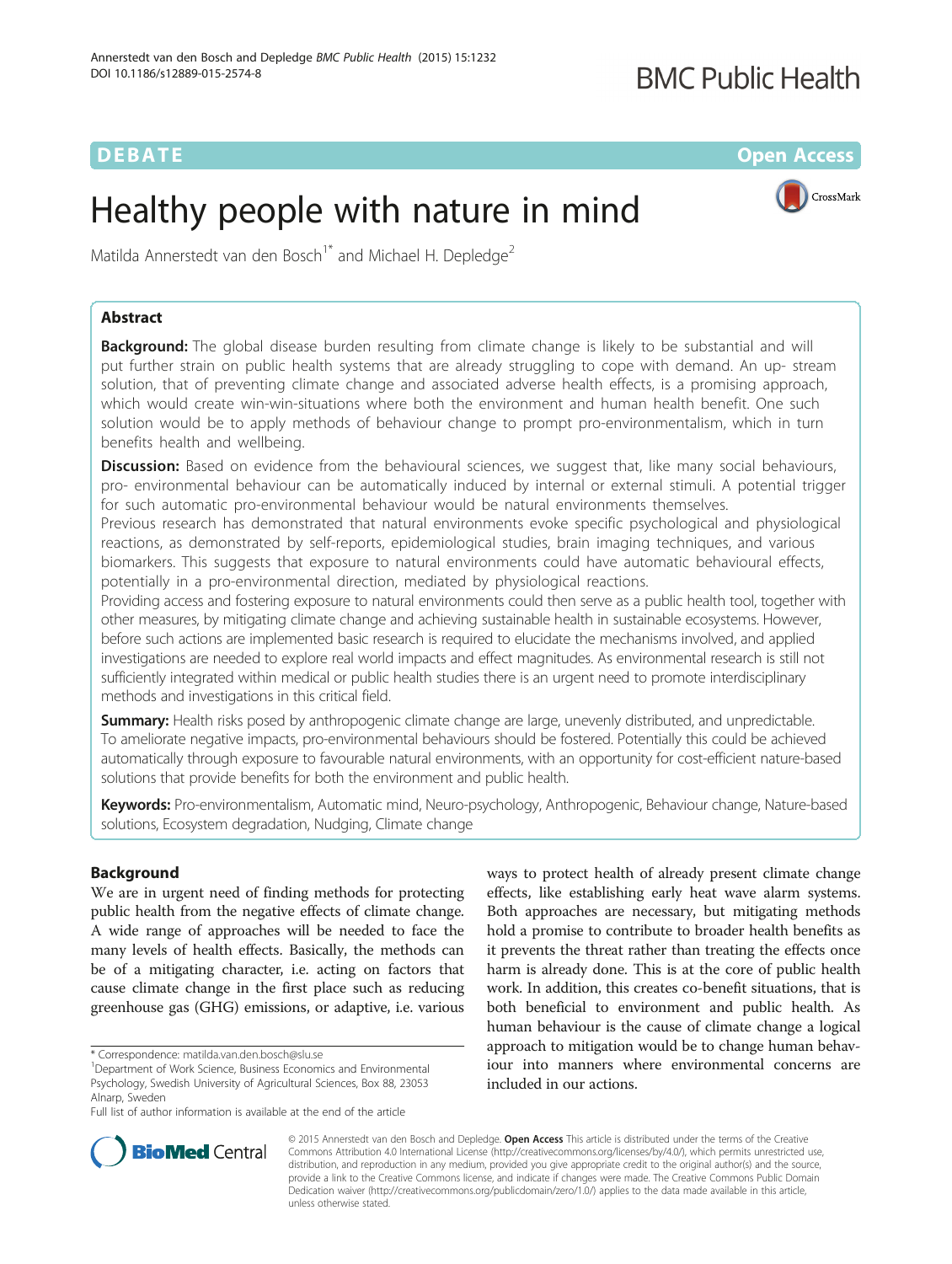This paper will discuss why it is a major task for public health to tackle climate change and how behavioural change may potentially be induced to act as a mitigation tool. We suggest that exposure to nature may induce behavioural change. By drawing on research on humans' reactions to nature as well as neuroscience for understanding biological fundaments of behaviour, the paper wants to draw attention to this area and how further investigation into the topic could spur research, policies, and actions resulting in improved environmental conditions and public health.

# Healthy planet, healthy people

Climate change is now recognised as one of today's dominating threats to human health [[1](#page-5-0)]. Alterations in infectious, parasitic and zoonotic diseases, heat- and cold related mortality, and consequences of extreme events provide overt examples of expected health impacts [\[2, 3](#page-5-0)]. Insidious, chronic effects of climate change are less well recognised, but may be very significant and will most probably increase over time. Such include for example secondary impacts, like impaired fresh water flow, and tertiary impacts, like health risks associated to escalating resource conflicts [\[4](#page-5-0)].

The latest report from the World Health Organization (WHO) concludes that climate change is expected to cause approximately 250 000 additional, unequally distributed deaths annually between 2030 and 2050 [\[5](#page-5-0)]. Yet, these figures probably represent underestimations as longer term secondary and tertiary impacts are not accounted for.

## The health sector and the public are waking up at last

Climate change has, by convention, been considered a topic to be dealt with by ecologists and other environmentally related disciplines, and has been underestimated as a serious health issue. The awareness among both health professionals and the public has consequently been insufficient. The direct link to human behaviour has neither been acknowledged. This has resulted in insufficient investments in preparing for climate change impacts on health and an unawareness of the urgent necessity of interactive collaborations between the environmental, behavioural and health sector.

However, as immediate health consequences of climate change are now emerging the topic is gaining increased attention amidst the health sector and in policies [[1\]](#page-5-0). A few studies have also investigated the knowledge of health impact of climate change among the general public, showing that although awareness of health impacts exist the salience is lacking [\[6](#page-5-0)]. This demonstrates the value of communicating the health risks that our unsustainable behaviour results in and it has been called for reframing climate change as a public health issue for a

better understanding of our dependence on healthy ecosystems [\[7](#page-5-0)–[9](#page-5-0)].

## More must be done and novel ideas must be explored

Studies and reports from medicine and public health are increasingly addressing the issue of health impacts from climate change [[1, 2, 10](#page-5-0)–[12\]](#page-5-0). However, much more research is needed, particularly in low-income countries, often the most vulnerable to health effects of climate change [\[4\]](#page-5-0).

Environmental threats do not fall into individual risk factor categories (in the way that tobacco consumption can be readily studied by, for example, epidemiological methods) but are inherently more complex and elude causality studies and efficient interventions at individual or family levels. In spite of some efforts of interdisciplinary research projects, we do not yet have sufficient knowledge to predict which interventions are most appropriate for particular environmental threats. This obstructs the development of efficient policies and actions for facing and managing current and future environmental challenges in the public health sector.

Many of today's health care approaches regarding the health impacts of climate change are of a downstream character, based on preparing for what to do when extreme events occur, rather than working upstream to hold disasters at bay. An upstream approach by the health sector to reducing climate change would involve mitigating strategies with possibly much larger and cost-efficient health and environmental benefits.

Engineering and economic system changes for reducing GHG emissions and revert the rapid speed of climate change are promising, but insufficient to meet the climate stabilisation targets of the Sustainable Development Goals (SDGs). Individual and household behaviour changes are also necessary and this is an area for the health sector to urgently start exploring and implying. Dietz et al. [[13](#page-5-0)] showed that environmentally aware household actions could substantially reduce carbon emissions, with little or no impact on general wellbeing.

In a recent editorial on climate change and human survival in the British Medical Journal, McCoy et al. write that health professionals "should each use whatever influence we have to change the minds and behaviour of others" [[14](#page-5-0)]. This is an ethical call for the health sector to adopt a novel model for achieving sustainable health, and resisting and mitigating the severe consequences of climate change. We must learn how to adopt such a model and what ethical tools to use for changing "the minds and behaviour of others", and not the least ourselves.

# What is the desired behaviour?

Pro-environmental behaviour (PEB) is a behaviour that can have major impact on preserving ecosystems and mitigating climate change [[13](#page-5-0)]. It can be defined as the propensity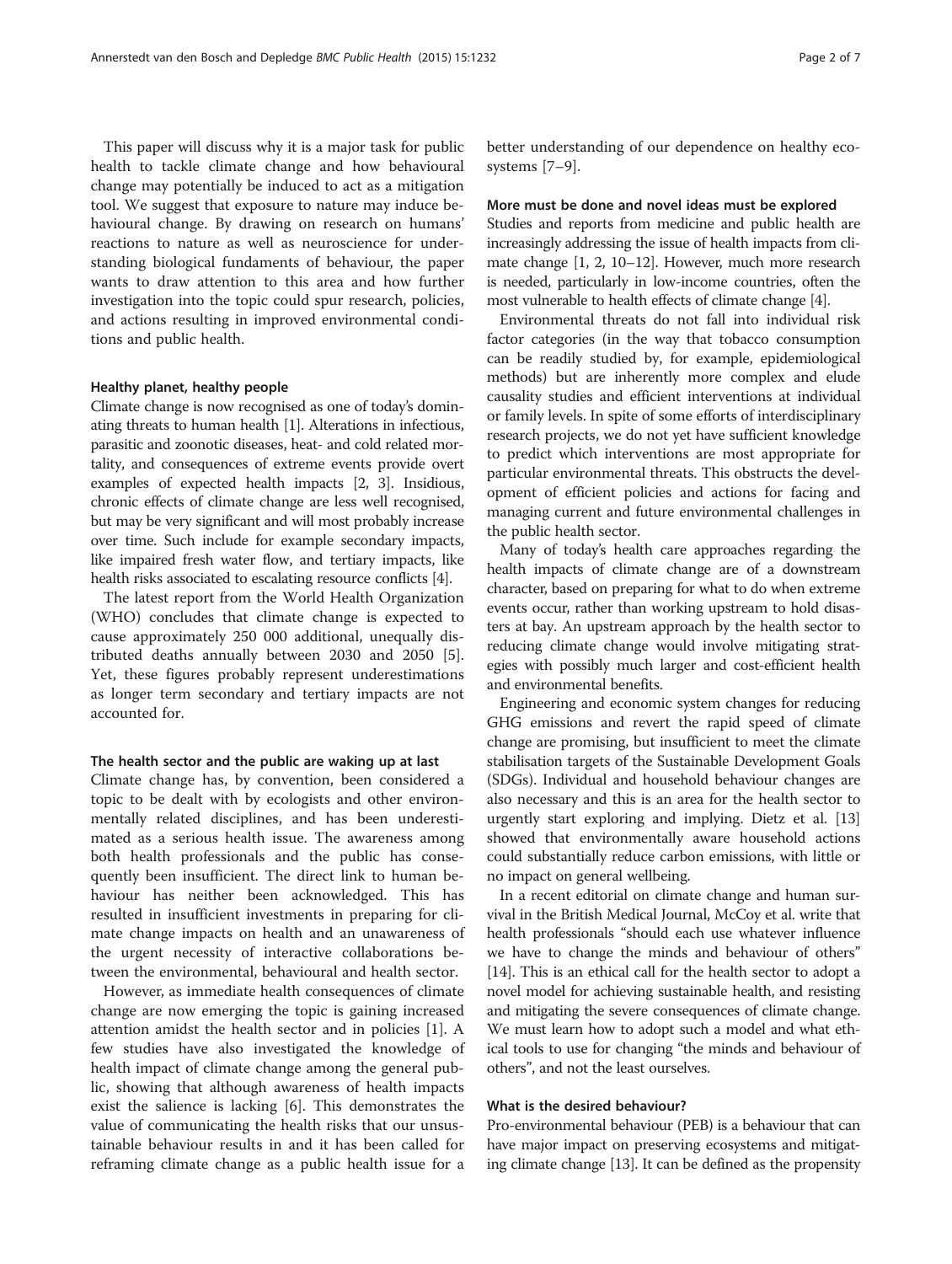to take actions and decisions with pro-environmental impact and is commonly understood to be a consequence of attitudes and concerns related to ecosystem destruction, climate change, and other adverse ecological impacts of human activity [\[15\]](#page-5-0). PEB is exemplified by behaviours such as decreased use of motorised transport, adopting of recycling, choosing environmentally labelled products, or changing eating habits to more vegetarian food. It can be measured using, for instance, the General Ecological Behaviour (GEB) scale, a reliable and validated measure determining the function of environmental values and intentions, and responsibility feelings [[16](#page-5-0)].

Incorporating efforts towards PEB into public health research and actions, and also explore how such behaviours may be induced, would be one way to reply to the call for health professionals to change human behaviour and actively embrace climate change as part of the medical curriculum.

# How can behaviour be changed?

Behaviour change for the environment has been approached on a societal level through, for example, provision of information, policies, legislations, or enforcements, often with limited success in terms of desired behavioural outcomes and particularly sustained behaviour change is rarely achieved [\[17](#page-5-0)]. Although public awareness about climate change is relatively high the behavioural response is small, referred to as the so called "attitude-behaviour" or "value-action" gap [\[18](#page-5-0)].

Theories, with more or less empirical support, concerning factors that influence PEB, include the Theory of Planned Behaviour [\[19\]](#page-5-0), the Value-Belief-Norm [\[20\]](#page-5-0), and the Theory of Normative Conduct [\[21](#page-5-0)]. In research on motivational factors, concepts like "warm glow" or "helper's high" [\[22](#page-5-0), [23\]](#page-6-0) have been suggested, which link evolutionary adaptive traits of humans (by doing good to others your chance for survival increases and is therefore an inherited quality) to biological development, as the brain reacts on us "doing good" by releasing 'feel-good' neurotransmitters, like oxytocin [[24\]](#page-6-0). These concepts have mostly been applied in relation to pro-social behaviour, but links have also been drawn to PEB [[25\]](#page-6-0).

#### Behaviour change from a biological perspective

Physiological reactions are evoked by internal or external stimuli. These reactions, steered by the brain, result in particular behaviours that are beyond our control of will. For example, stress stimuli automatically induce less cognitively influenced behaviours, by impeding or suppressing activity in the prefrontal cortex (PFC) of the brain [[26\]](#page-6-0). PFC is in charge of higher order cognitive functions, memory, and decision making and stressful stimuli may therefore induce less rationally based behaviours as consequence [\[27](#page-6-0)]. Thus, depending on type of stimuli our decision making is unconsciously directed in various ways.

Research in psychology and neuroscience has shown that individual decision-making and subsequent behaviours depend on both rational and non-deliberative, automatic thinking [\[28, 29](#page-6-0)]. The rational system is controlled and deductive, while the automatic is uncontrolled, associative and environmentally determined [[30](#page-6-0)]. External stimuli, affecting the automatic system, activates various parts of the brain, determining physiological reactions which in turn guide our behaviour [\[31\]](#page-6-0).

Most research on human automatic processes has examined social stimuli and social behaviour [[25\]](#page-6-0).

Two major neuro-cognitive systems have been proposed as being responsible for socialising behaviour; the mirror neuron system [[32\]](#page-6-0) and the mentalizing system [[32, 33\]](#page-6-0), especially the mirror neuron system believed to occur automatically [\[29](#page-6-0)].

Other studies in the field of social psychology have looked at inducing commitment [\[16\]](#page-5-0), but to date no consistent solution has been proposed. More importantly, the potential consequences of the theories and changes in behaviour are seldom taken into account in public health policies and activities.

# Environmental stimuli and behaviour change

Compared to social factors or motivators, less research has considered physical environmental stimuli and subsequent automatically induced processes with behavioural impacts. Some studies looking at effects of enriched environments in rat models have revealed that stimulating environments increase levels of neurotrophic factors with consequences for behaviour, rats becoming more socially interactive [\[34](#page-6-0)]. This demonstrates how environments with positive cues induce certain behaviours, which might provide a first insight into what environments may be particularly important for automatically changing also human behaviour. However, the underlying mechanisms are unknown and comparable human studies have not been performed.

Other studies on environment and behaviour, defined within the scope of place-based determinants of life-style behaviour, have suggested that physical activity levels can increase by access to healthy environments [\[35\]](#page-6-0).

Research on concepts like "choice architecture" or "nudging", have also touched on the idea of how more or less disguised modifications of environmental features influence life-style behaviour [\[36, 37](#page-6-0)]. However, far less attention has been devoted to study health effects of behaviours other than those that are directly life-style related.

Recent research, examining behavioural differences along an urban-rural scale has opened a window of understanding on how environments influence neural processing and behaviour. Epidemiological and neuroscientific studies have demonstrated that urban (as compared to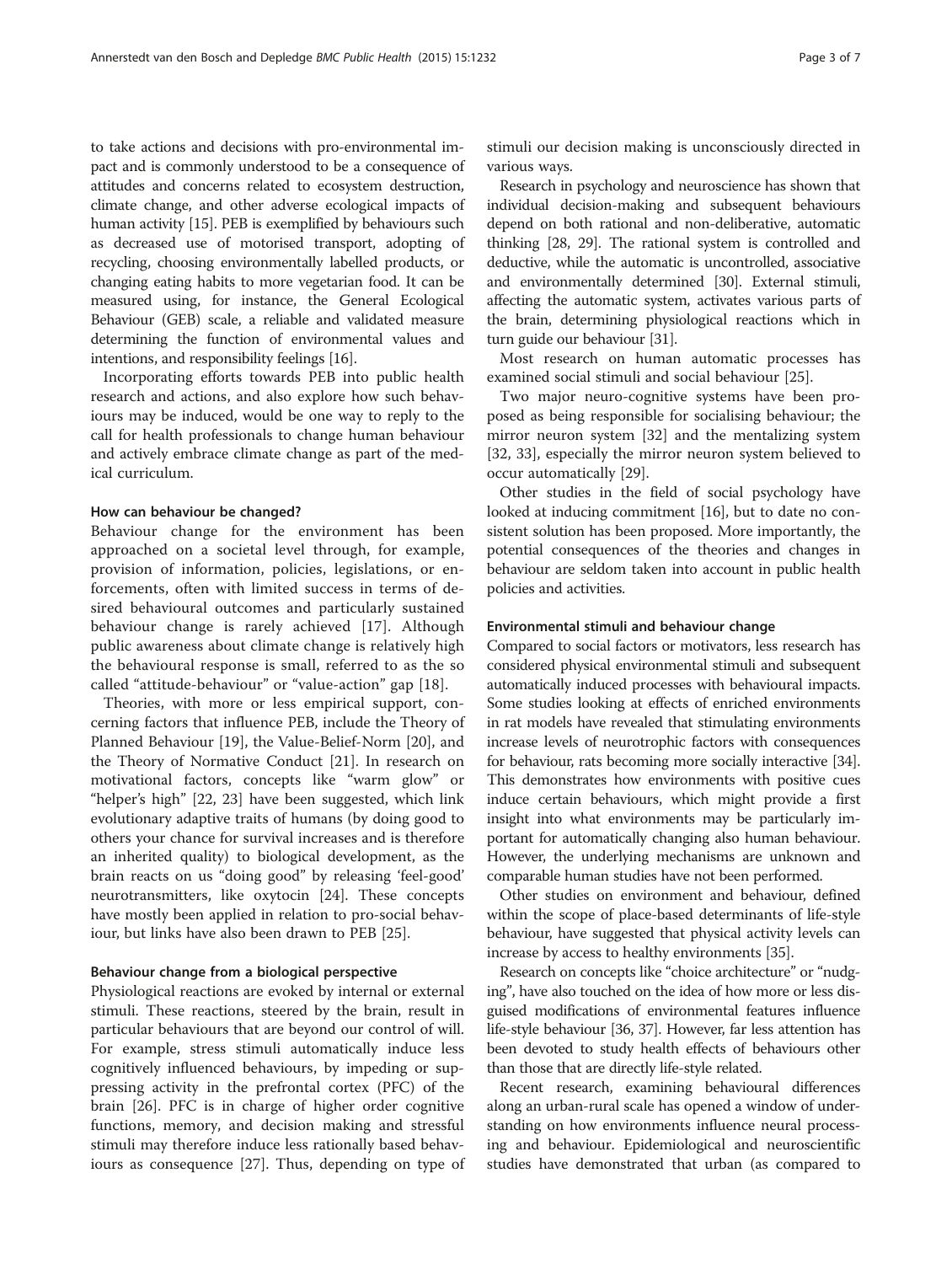rural) dwellers have a higher risk of developing mental disorders [[38](#page-6-0), [39](#page-6-0)] and also differ in their capacity to cope with stress as indicated by changes in brain structure and function [\[40\]](#page-6-0). There is reason to suspect, therefore, that environmental cues may affect behaviour through automatic reactions initiated by the brain's responses to the environment, but the area is insufficiently explored and it is unclear which environments might evoke particular behaviours. As urban environments seem to have a specific effect on brain function and behaviour it may be interesting to look into what is known about its counterpart - the natural environment, including urban green spaces.

# Natural environments and automatic behaviour

Natural environments, such as woodlands or urban green spaces, are recognised for their positive effects on stress relief, health, and wellbeing, partly mediated by automatic physiological and neurophysiological reactions [[41](#page-6-0), [42](#page-6-0)]. Nature also seems to have an impact on our cognitive function [\[43](#page-6-0)]. Even brief encounters with nature and passive exposure may result in immediate effects [[44](#page-6-0), [45](#page-6-0)]. A recent brain-imaging study showed that exposure to nature decreases rumination resulting in a reduced risk for depression [[46](#page-6-0)]. The evidence on improved human health and wellbeing by green and natural environments is increasing, showing effects on mental health [[47](#page-6-0), [48](#page-6-0)], physical condition with effects on for example cardiovascular health [[49](#page-6-0)], pregnancy outcomes [[50\]](#page-6-0), and cognitive and behavioural development [[51, 52\]](#page-6-0). As part of WHO's environment and health programme, an urban green space indicator has been developed as a proxy for a city's public health potential [\[53](#page-6-0)].

Drawing on these studies, one may suspect that exposure to natural environments can have an immediate, spontaneous behavioural impact through automatic neuro-physiological reaction (see Fig. 1). That this behavioural impact would be in a pro-environmental direction is supported by a recently published study that actually demonstrated that nature exposure may promote environmentally sustainable behaviour, at least in a laboratory setting [[54](#page-6-0)]. However, long-term effects and mechanisms remain to be explored.

Other studies have shown that aesthetically pleasing nature leads to prosocial behaviour [[55](#page-6-0)], which in turn is connected to PEB [\[56\]](#page-6-0). Another study revealed that increased concern about marine sustainability was engendered by "nature exposure" through visiting an aquarium [\[57\]](#page-6-0). It has also been suggested that feelings of connectedness to, and restoration from nature are linked to PEB [\[58, 59](#page-6-0)]. Even childhood experiences in nature appear to enhance adult environmentalism [[60](#page-6-0)] a perturbing fact as children of today spend less and less time outdoors [[61](#page-6-0)].

Much of the research on natural environments' impact on human beings sets itself within theoretical

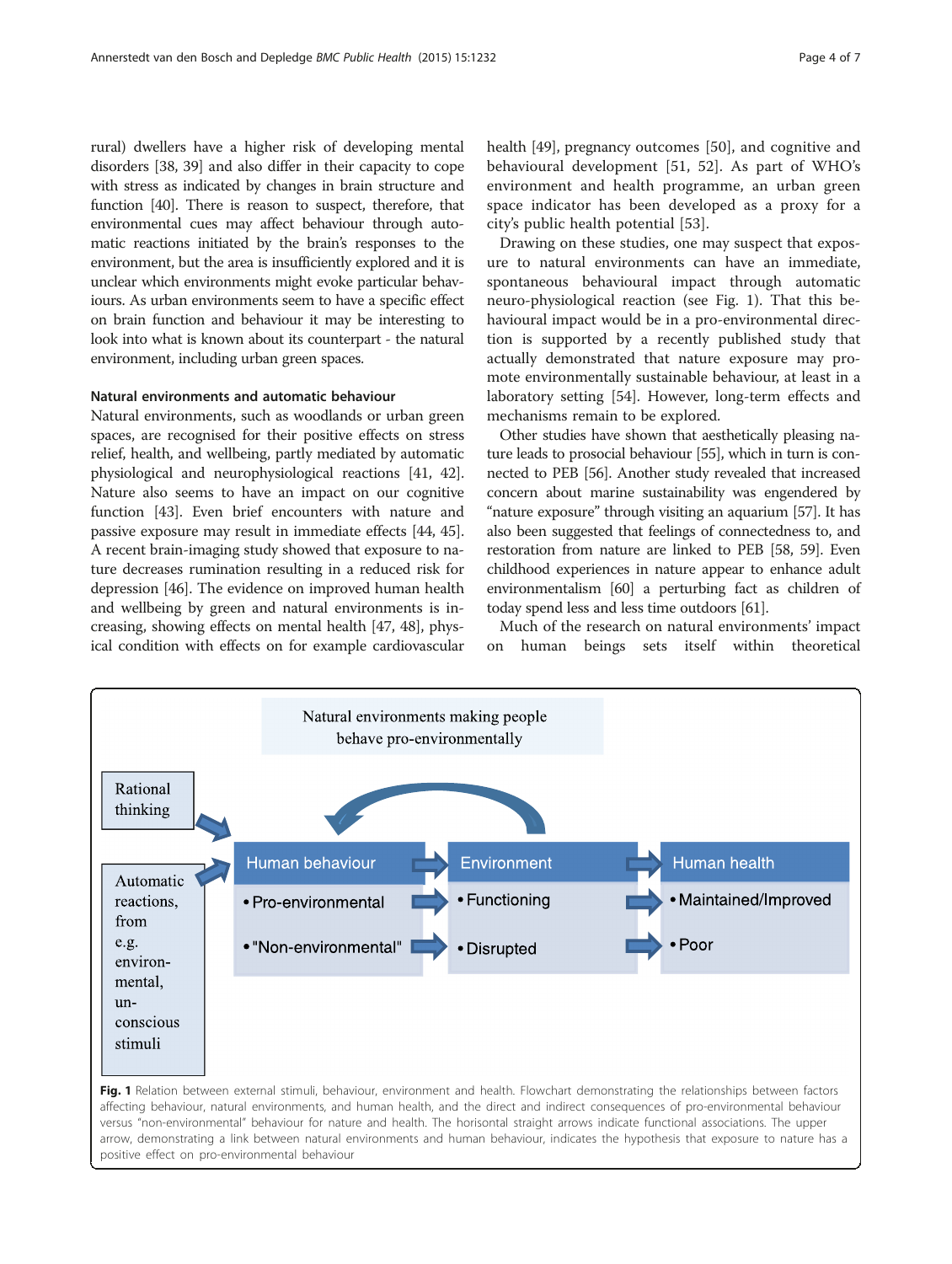frameworks referring to humans' evolutionary development in nature and how this might make us prone to wellbeing and automatically induced stress recovery [[62](#page-6-0), [63\]](#page-6-0). Other theories focus on how attention restoration in nature reduces mental fatigue and improves cognitive functioning [[64, 65\]](#page-6-0). Altogether, these theories point in the same direction as suggested above – that nature may indeed induce immediate unconscious and automatic responses. An evolutionary fundament to potential effects on PEB by nature would suggest that the effect could also be retained over time.

# **Discussion**

# Urbanisation, behaviour change, and future policies

In an increasingly urbanised society contact with nature is diminishing [\[66](#page-6-0)]. In urban planning, densification demands threaten parks and other urban green spaces. We know about some of the negative health consequences of this, such as increased prevalence of cardiovascular disease [\[67\]](#page-6-0) as well as loss of ecosystem services (ESS) for health [[68\]](#page-6-0). Adding the potentially negative effect on PEB by loss of green space makes the health risks even more complex.

Efficient public health policies that manage to change behaviours in an environmentally- friendly direction can make substantial, as well as cost-efficient, long-term contributions to climate-change mitigation and, as a cobenefit, to public health [\[13](#page-5-0)].

As results of media campaigns or education programmes are often discouraging we may draw the conclusion that rationality based approaches are probably not the best way forward for changing behaviour that benefits environment and health [\[69\]](#page-6-0). Instead we must focus on automatically induced behaviour change and public policies should invest in case studies, programmes and trials on such approaches, in particular for promoting PEB [[25](#page-6-0)]. In this context, we argue that such efforts should stimulate research and actions exploring links between natural environments and PEB, creating an opportunity for nature-based solutions.

# What we need to know

From existing studies we cannot predict what natural environments would induce PEB, to what populations, for how long the effect would remain, or what kind of interactions would be required or even desirable and in what type of settings. The notion of nature as health promoting as such would still encourage studies and attempts to look closer into the matter, especially since interventions would most likely be cost-efficient and with a low risk of harmful effects. There are already policies and programmes at hand which encourage "green planning" for healthier cities [\[70](#page-6-0)], though insufficiently implied and the co-benefit of potential PEB and how to optimise this outcome is rarely, if ever, considered.

There is a risk for wear off over time, i.e. if people are continuously exposed to an abundance of nature automatically induced PEB responses would decline It is plausible that by establishing new urban green areas we would get the same effect as by a campaign for PEB, where people would initially respond positively [[25](#page-6-0)], but as the green area becomes the normative environment people would shift to baseline in terms of behaviour. We would argue that this is less likely. Various studies have in general shown sustained effects of for example moving to greener areas [[71](#page-6-0)]. Nature as such is also an inherently changing setting, in terms of for example growth and seasonality and could re-evoke fascination and stimulation over time. The various possible interactions with nature are also close to infinite. However, these matters are essential to investigate before any green investment are promoted, at least if based on a PEB-inducing argument.

Another aspect, similar to studies on health–nature associations, is the self-selection effect. It is possible that people choosing to live in green areas are per se more interested in the environment and thus maintain a higher level of PEB. This calls for carefully designed studies, including both longitudinal investigations as experimental trials.

## All we need is green?

If green spaces are indeed promoting PEB on a general and automatic level, attention should be paid to establish and maintain greenery where it is most needed, such as areas of environmental degradation and where people are less prone to ecological awareness.

From psychology and behavioural research, we know that behaviour is not changed with one intervention [[72](#page-6-0)]. Multiple interventions are required, where nature exposure could only be one. Likewise, we must acknowledge that any measures taken to mitigate climate change and its consequences represent only a small contribution to the wider whole of redirecting our path from a grim future towards one of greater wellbeing in a sustainable and healthy environment. Attempting to increase PEB will not result in a "silver bullet" solution. However, as often is the case in public health interventions, although the individual effect sizes may be small, the consequences for entire populations, and in this case, for the environment too, become substantial.

Even if the evidence on nature's automatic effect on PEB is lacking, we argue that the topic is worth further exploration for informing future policies on an area calling for innovative solutions – that of climate change and public health.

By implying a "nature-exposure" model for PEB there are also opportunities for "win-win-situations" by adding the ecosystem services provided by green spaces, such as a reduced urban heat island effect [\[73](#page-6-0)] and lower air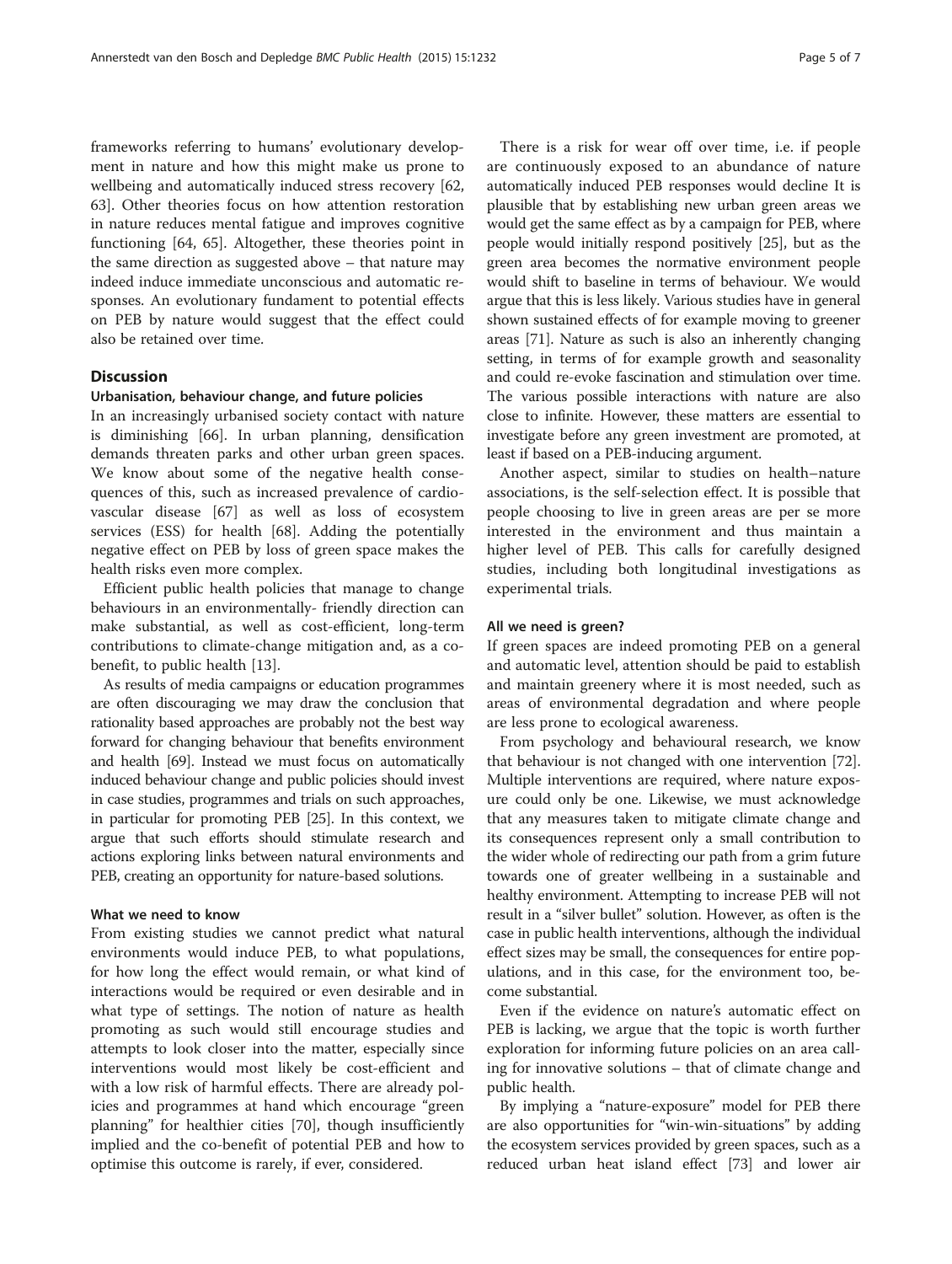<span id="page-5-0"></span>pollution levels [\[74](#page-6-0)] to the indirect and long-term positive health effects of PEB. There is even a potential for "winwin-win-situations", as the use of green spaces in policies and planning offer wider aspects of sustainability, including economic, social, and environmental resilience [\[75\]](#page-6-0).

# **Conclusions**

In the health sector there is as yet insufficient recognition that our health is intimately linked to the sustainability of ecosystems, wherein we live our lives. There is also a need for increased understanding of how automatic decisions and behaviour are evoked and the consequences this has for our health and the environment. From the above cited research a few inquiries arise –If the social environment and other external stimuli affect the automatic system of our brains to induce varied kinds of behaviours, is it plausible that stimuli from the physical environment would also generate specific brain reactions automatically spurring us to behave in environmental friendly ways? Can improved accessibility in people's daily lives to green spaces be used as public health tools by automatically evoking PEB?

This essay is a call for directing resources towards and expanding the public health research agenda to explore environmental factors that automatically may induce PEB and as a consequence improve health. Investigating specifically natural environments, may be a particularly interesting line of research, partly because of existing evidence on nature's automatic effects on human physiological reactions, but also because of the co-benefits in terms of ecosystem services to be provided by more greenery. Apart from basic research of neuro-anatomical, −functional, and -physiological correlates, there are a wide range of interdisciplinary challenges for applied research to disentangle. We need to know what senses are involved, which environmental factors stimulate the greatest responses, for which behaviours, in which populations, and also how we efficiently and effectively can implement what we learn. These challenges demand our attention now.

#### Abbreviations

GEB: General ecological behaviour; GHG: Greenhouse gas emissions; PEB: Pro-environmental behaviour; SDG: Sustainable development goals; WHO: World Health Organization.

# Competing interests

The authors declare that they have no competing interests.

#### Authors' contributions

Both authors discussed and developed the ideas and hypothesis for the paper. MAB made the initial draft of the manuscript. MHD contributed to further development and writing of the text and both authors read and approved the final manuscript.

#### Acknowledgements

Financial support for writing this article was provided from the institution of Work Science, Business Economics and Environmental Psychology, Swedish

University of Agricultural Sciences. The funding source has had no involvement in how the paper is interpreted or written.

#### Author details

<sup>1</sup>Department of Work Science, Business Economics and Environmental Psychology, Swedish University of Agricultural Sciences, Box 88, 23053 Alnarp, Sweden. <sup>2</sup> European Centre for Environment and Human Health, University of Exeter Medical School, Knowledge Spa, Royal Cornwall Hospital, Truro TR1 3HD, UK.

# Received: 5 February 2015 Accepted: 4 December 2015 Published online: 11 December 2015

#### References

- 1. Watts N, Adger WN, Agnolucci P, Blackstock J, Byass P, Cai W, et al. Health and climate change: policy responses to protect public health. Lancet. 2015; 386(10006):1861–1914.
- 2. Butler CD. Climate change and global health. Oxon: CABI; 2014.
- 3. McMichael A. Globalization, climate change and health. New England J Med. 2013;368:1335–43.
- 4. McMichael AJ, Woodruff RE, Hales S. Climate change and human health: present and future risks. Lancet. 2006;367(9513):859–69.
- 5. Hales S, Kovats S, Lloyd S, Campbell-Lendrum D. Quantitative risk assessment of the effects of climate change on selected causes of death, 2030s and 2050s. Geneva: World Health Organization; 2014. pp. 1-128.
- 6. Akerlof K, DeBono R, Berry P, Leiserowitz A, Roser-Renouf C, Clarke K-L, et al. Public perceptions of climate change as a human health risk: surveys of the United States. Int J Environ Res Public Health. 2010;7(6):2559–606.
- 7. Sandifer PA, Sutton-Grier AE, Ward BP. Exploring connections among nature, biodiversity, ecosystem services, and human health and well-being: opportunities to enhance health and biodiversity conservation. Ecosystem Services. 2015;12:1–15.
- 8. Maibach E, Nisbet M, Baldwin P, Akerlof K, Diao G. Reframing climate change as a public health issue: an exploratory study of public reactions. BMC Public Health. 2010;10(1):299.
- 9. Frumkin H, McMichael AJ. Climate change and public health: thinking, communicating, acting. Am J Prev Med. 2008;35(5):403–10.
- 10. Haines A, McMichael AJ, Smith KR, Roberts I, Woodcock J, Markandya A, et al. Public health benefits of strategies to reduce greenhouse-gas emissions: overview and implications for policy makers. Lancet. 2009; 374(9707):2104–14.
- 11. Hajat S, O'Connor M, Kosatsky T. Health effects of hot weather: from awareness of risk factors to effective health protection. Lancet. 2010; 375(9717):856–63.
- 12. Franchini M, Mannucci PM. Impact on human health of climate changes. Eur J Intern Med. 2015;26(1):1–5.
- 13. Dietz T, Gardner GT, Gilligan J, Stern PC, Vandenbergh MP. Household actions can provide a behavioral wedge to rapidly reduce US carbon emissions. Proc Natl Acad Sci. 2009;106(44):18452–6.
- 14. McCoy D, Montgomery H, Arulkumaran S, Godlee F. Climate change and human survival. BMJ. 2014;348:2351.
- 15. Stern PC. New environmental theories: toward a coherent theory of environmentally significant behavior. J Soc Issues. 2000;56(3):407–24.
- 16. Kaiser FG, Biel A. Assessing general ecological behavior: a cross-cultural comparison between Switzerland and Sweden. Eur J Psychol Assess. 2000; 16(1):44.
- 17. Ockwell D, Whitmarsh L, O'Neill S. Reorienting climate change communication for effective mitigation: forcing people to be green or fostering grass-roots engagement? Sci Commun. 2009;30(3):305–27.
- 18. Blake J. Overcoming the 'value-action gap'in environmental policy: tensions between national policy and local experience. Local Environ. 1999;4(3):257–78.
- 19. Ajzen I. The theory of planned behaviour. Organ Behav Hum Decis Process. 1991;50:179–211.
- 20. Stern PC. Information, incentives, and proenvironmental consumer behavior. J Consum Policy. 1999;22(4):461–78.
- 21. Cialdini R, Kallgren C, Reno R. A focus theory of normative conduct: a theoretical refinement and re-evaluation of the role of norms in human behaviour. Adv Exp Soc Psychol. 1991;24:201–34.
- 22. Andreoni J. Impure altruism and donations to public goods: a theory of warm-glow giving. Econ J. 1990;100(401):464–77.